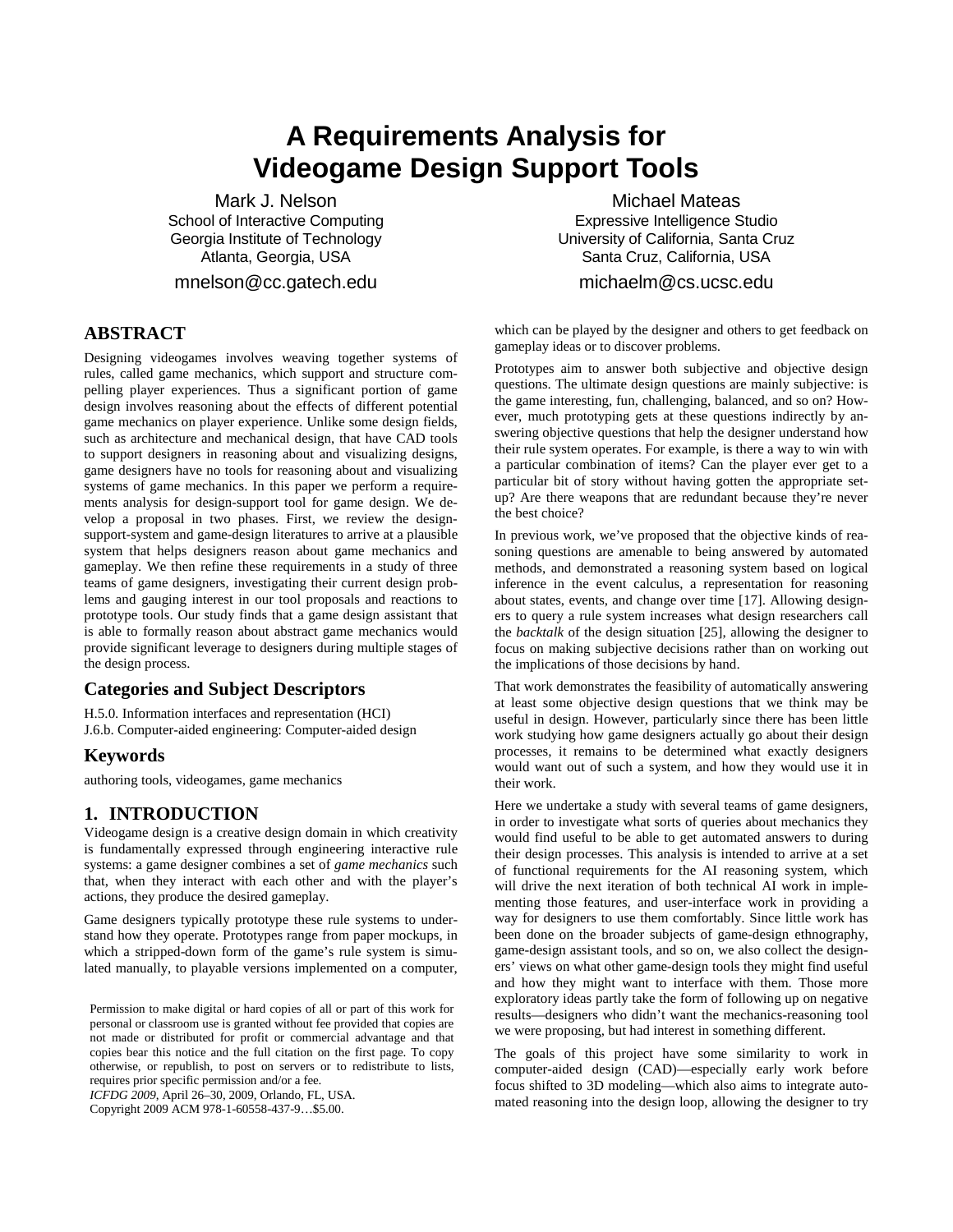out design ideas rapidly without having to work out technical details (such as whether an idea has problems with structural integrity). Therefore, we begin by reviewing the literature on CAD and subsequent design-support approaches, which have gone through several decades of requirements analysis, implemented systems, and debate in these other design domains.

There is also an existing literature on videogame design. Although there has been little to no game-design ethnography in a descriptive, sociological sense, there are a number of writings on the game-design process from a more how-to, textbook perspective. These summarize conventional wisdom for how the game-design process ought to operate, at least in an idealized sense. We draw from that literature, combined with the design-support literature, to develop plausible ideas for how design-support tools can factor into the videogame design process, considering a broader space of possible tools within which the specific mechanics-reasoning tool we're building is situated.

From that starting point, we conducted a contextual-design study with three teams of independent game designers, to determine if and how the mechanics-reasoning system we propose could be useful for answering design questions that they had about game designs they were working on at the time of the study. This study was aimed in part to validate and revise our ideas, drawn from the design-support and game-design literature, on how a gamemechanics reasoner would fit into their design practices. More directly, it aimed to identify specific types of queries that the designers would find it useful to be able to get automated answers to. Based on this series of interviews, which included designers interacting with focusing prototypes of possible tools, we refined our model of the early-stage game design process and the support a tool could provide in this process.

#### **2. DESIGN-SUPPORT SYSTEMS**

Ideas on how to integrate computers with the design process are nearly as old as practical electronic computers. The earliest relevant work, from 1956, conceives of a conversational process between designers and machines, in which the machine carries out tedious calculations involving material properties, while the designer makes high-level design decisions [19,22]. In the terminology of Schön's influential view of design as a reflective conversation with the design situation [25], this is in retrospect a proposal for the machine to participate in the design conversation by increasing the backtalk of a situation, crunching numbers to illuminate current constraints and implications.

## **2.1 Initial development of CAD**

The first serious requirements analysis for a design-support system determined that it should have a graphical input method that would allow designers to make and modify sketches; the system would both display refined sketches back to the designer, and simultaneously convert them into internal representations on which automated numerical analyses (such as stress analysis) could be performed. The result would be a system that should function in two roles: "at some times, it would be the designer's slave, at others it would alert the designer to impossible requirements or constraints being imposed" [20, pp. 95-96]. This dual view of a backend automated reasoning system coupled with a front-end interactive modeling tool has gone through a series of evolutions, with parts variously emphasized or de-emphasized.

Early work on backend reasoning showed that designers were willing to try out more modifications when automated stress

analysis was available, and also began exploring giving designers computerized parts catalogs, both so they could simulate the physical properties of a known part, and quickly retrieve parts with specific desired properties [20, pp. 104-105].

Sutherland's Sketchpad system provided a front end, with a light pen and real-time graphics display that were at the time quite novel [27]. He showed some advantages to computer sketching over paper sketching, such as being able to precisely draw diagrams with large numbers of components (especially repetitive ones). He nonetheless concluded, "it is only worthwhile to make drawings on the computer if you get something more out of the drawing than just a drawing", so rather than positioning Sketchpad primarily as a computer drawing tool, he positioned it as an "man-machine graphical communication system", with sketching the input method by which a designer communicated design information to the backend reasoning systems. To that end, it supported semantic annotations about the meanings of lines in the sketch and their relationships to each other, allowing, for example, force-distribution analysis on a sketch of a truss bridge, or simulation of sketches of electronic circuits [27, pp. 137-138].

In contrast, later systems did see interactive modeling and production of design diagrams as a major use of CAD [28, ch. 6], and an influential line of work developed a set of graphically editable three-dimensional surface primitives that could be combined to produce arbitrary shapes [3].

## **2.2 Supporting domain knowledge**

A second wave of systems, coinciding with a shift from the engineering to the design community, took design-support systems in several different directions, mostly focusing on the importance of knowledge in specific design domains.

In many domains, vocabularies and representations have evolved to encode useful ways of thinking about problems. Using a generic set of geometric surfaces as the representation for all design problems was criticized for losing that domain-specific knowledge, at worst encouraging a design style that leads to visually impressive but poor designs, akin to using a lot of fonts and visual effects in desktop-publishing software [13]. Even when it didn't have outright negative effects, the focus on visual modeling led to criticisms that CAD was failing to fulfill its original vision as a design assistant, and instead serving a narrower role as computerized draughtsman [14]. An early attempt to improve that situation built a domain-specific tool for roof design, using a traditional architects' vocabulary of ridges, verges, valleys, eaves, hips, and so on—representations that bring relevant design questions to the fore, such as the relationship between structural support and space enclosure, and interior and exterior surfaces [21].

The development of knowledge-based AI systems in the 1980s provided an opportunity to bring automated reasoning to these kinds of symbolic representations (rather than numerical simulations like stress analysis). For example, if a building were designed using terminology from municipal codes (windows, floors, hallways, etc.), and the municipal codes themselves were encoded in a design-support system, the system could determine which parts of the fire code applied, and whether a design met them [9].

Domain-oriented design environments (DODEs) combine and extend several of these approaches [5]. They start with building blocks meaningful in a particular domain (e.g. sinks, counters, ovens, and windows for kitchen design) and allow designers to compose them into higher-level representations. They extend the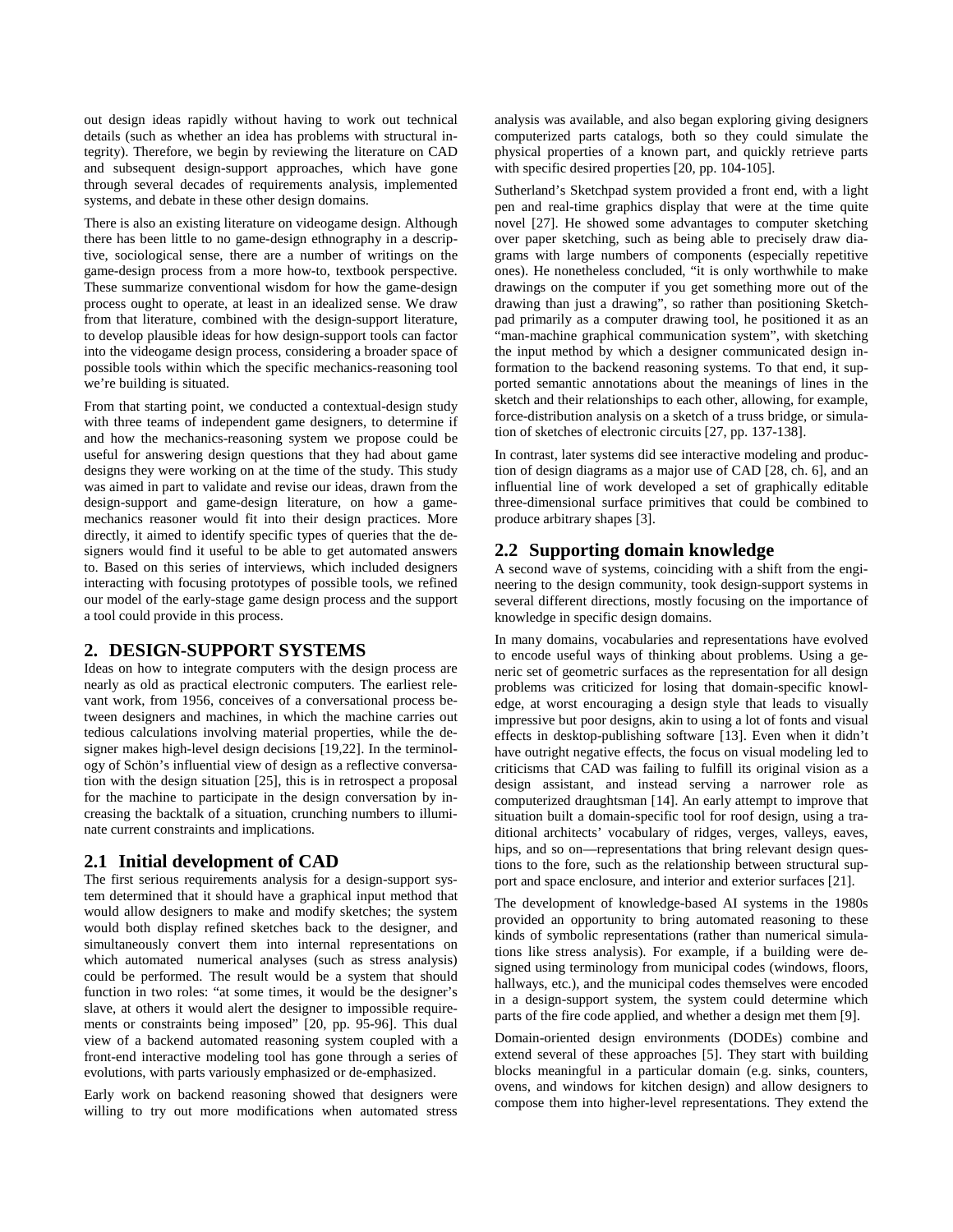idea of domain-specific knowledge to include not only factual knowledge (such as structural soundness or building codes), but also *design* knowledge, such as best practices and common solutions. This knowledge can be employed to do things like critique a proposed design (the sink isn't in front of a window), or to provide design suggestions and the reasons for them (the sink should be placed near the range, due to common workflow), shifting the computer's role in the design conversation from providing backtalk to actively participating on the design side as well [7].

Knowledge-based systems run into the problem that few domains are well-defined and static enough to effectively capture domain knowledge in a tool that can be built and deployed to users, leading to the necessity of *open systems* that can be evolved and extended [11]. Applying that principle to DODEs, they've been extended to support designers evolving (and sharing amongst each other) their representations and design knowledge [6], which has developed into a concept of *metadesign* systems that support the designer not only in a specific design domain, but in the process of specifying and evolving the design domains themselves [10].

A different line of work at around the same time argued that CAD had fundamentally erred in being based around graphically interacting with a drawing—that of the two things that can be found in any design office, namely conversation and drawings, the conversation was where the design took place, with the drawings being secondary, and mainly representing the end result of design [15]. In particular, this work argued that, early in the design process, there is rarely a single design in progress for which there could be a drawing, but instead many, often disconnected, bits and pieces of design goals, tentative conclusions, design decisions, and ideas being pursued in parallel. Although admitting that drawing does play a role in this process, this work instead built a prototype system that converses textually with the designer, learning about his or her design goals, bringing them up later as reminders, making suggestions, critiquing ideas, answering questions, and so on.

#### **2.3 Creativity support**

As a result of this history of development, several commentators have abstracted general principles for how design-support systems might help specifically with the creative aspects of design.

Schön proposes four main uses of a design system: enhance the seeing-drawing-seeing loop, allow construction and exploration of microworlds, help manage a repertoire of prototypes and apply them in specific design situations, and allow the designer to discover and reflect on their design knowledge [26].

Lawson and Loke propose five roles for a system in the design conversation: learner, informer, critic, collaborator, and initiator [15]. As a learner, the system makes note of the design goals and preferences of the designer, facts about the current design situation, proposed ideas or design decisions, and justifications for decisions or preferences. As an informer, it answers questions based on what it knows so far. As a critic, it checks the validity of comments the designer makes, and warns if there are problems with proposed design decisions. As a collaborator, it tries to elaborate on the designer's comments or proposals. As an initiator, it jumpstarts dead-ends by starting new lines of discussion or suggesting new perspectives on a problem.

Giaccardi and Fischer [10] propose that a creativity-support system needs to help designers cope with ill-defined problems by integrating problem *framing* with problem *solving*; to support reflective conversation with the design situation; and to support

sharing of knowledge among people with different perspectives and backgrounds. To get at this, they propose (among other things) that design-support systems need to have embedded critics; need to support reuse and sharing of design representations and solution; and need to support collaboration among designers.

## **3. VIDEOGAME DESIGN SUPPORT**

Given the lessons of several decades of design-support systems, what should go into a videogame design-support system? There is little research studying the work processes of videogame designers that can be used to inform design-support systems. However, quite a bit has been written on game design from a more idealized perspective—designers' views of how games are, or at least ought to be, designed—that can be used as a starting point.

Nearly all treatments of games agree that designing games begins with the design of game mechanics, the systems of rules that evolve the game state over time and in response to interaction [1,8,24]. One guide for how to prototype games suggests stripping away all the "window dressing" of a game to focus on a simple model of just the mechanics, even acting them out on paper or with physical models, "to allow you to wrap your brain around the game mechanics and see how they function" [8, ch. 7].

The primary design issue with game mechanics is figuring out how they interact to produce the gameplay: the challenges, rewards, and decisions encountered by a player. Games are built by adding, removing, or changing mechanics, but design goals are usually formulated in terms of gameplay rather than mechanics themselves. An influential view describes this as a mechanics/dynamics/aesthetics hierarchy: *mechanics* define the rules of the game, which interact with each other and the player to produce the *dynamics* of gameplay, which in turn interact with the game's art, cultural context, and the player's preferences to produce the *aesthetics* of the game [12]. A good starting point for a designsupport system might therefore be helping the designer to negotiate the relationship between mechanics and dynamics. 1

Dynamics are largely defined by the interaction of mechanics with each other to produce *constituative mechanics*, the set of rules that are logically implied by the game mechanics [24, ch. 12]. Although constituative mechanics are not literally game mechanics in the sense of being explicitly represented in the game (those are the *operational mechanics*), they nonetheless describe how the game's rule system operates. For example, if due to the constraints imposed by various mechanics there are no ways to win a game without acquiring a particular item, then a constituative mechanic of the game is that the player needs to acquire that item in order to win, even though it isn't explicitly a win condition.

Negotiating the relationship between operational mechanics and constituative mechanics is particularly well suited to automated reasoning, since constituative mechanics are quite literally the sets of rules that can be formally derived from the operational mechanics. Designers get at this relationship by building simple prototypes, with everything except the bare rule system stripped out (the visual representations employed by such prototypes are typically abstract geometric figures, such as circles and triangles), in order to figure out how the rule system operates. Allowing auto-

1

<sup>&</sup>lt;sup>1</sup> We have separately done some preliminary work to assist with the aesthetic design problem in the context of *skinning* games, i.e. mapping graphical elements onto a game's elements [16].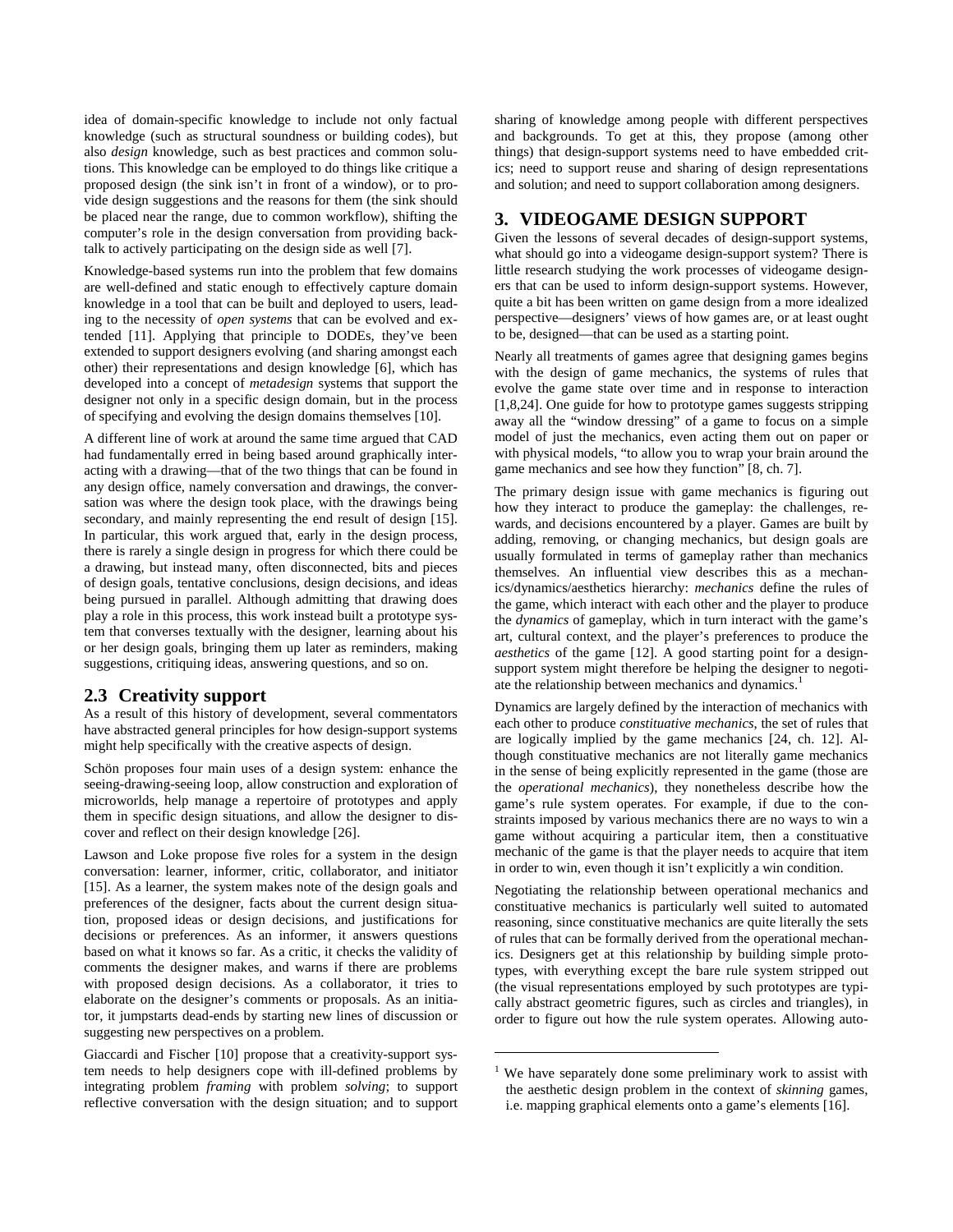mated derivation of the logical implications of a set of game mechanics can speed up this process considerably. By making implications of a set of game mechanics immediately available, the assistant increases the "backtalk" of the design situation and allows for quicker design iterations.

In terms of Lawson and Loke's roles, a design-reasoning system primarily plays the informer role, answering questions from the designer about the implications of a set of mechanics. We answer these queries using a formalization of game mechanics in the event calculus, a symbolic logic that represents state and change of state over time [17]. In this representation, various types of reasoning and queries can be done both forwards and backwards in time. A game can be played or simulated forwards in time. If we want to see if a particular state is reachable (say, player wins without ever getting the key), we can reason backwards in time to find a sequence of events that would result in that outcome. One obvious use is to find sequences that the designer thought *shouldn't* be possible, i.e. we thought our operational mechanics produced a constituative mechanic that they actually didn't (or vice versa), which is usually discovered by looking through debug logs collected in playtesting. Additionally, we can query for states or sequences of events meeting some criterion, such as all ways of beating a game in less than 10 seconds, or all enemies that could possibly be the first enemy the player encounters. The system can also play a critic role (again using Lawson and Loke's terminology), maintaining a set of such "should be possible" and "shouldn't be possible" invariants and checking them as the design is modified—something akin to software-engineering regression tests, but for game designs rather than their implementations. There are a number of possibilities for other such design queries; the purpose of our study in the rest of this paper is to understand which types of design queries and prototype reasoning are useful to designers engaged in a real game-design process.

A difference from many CAD systems is that this proposed mechanics-reasoning starting point has no real interactive modeling component. This is mainly because games have no canonical visual representation. While a 3d model of a building is a natural visual representation for a physical building, what is the natural visual representation for a game, which is fundamentally a procedural system (a process)? There do exist tools, such as *Game-Maker* and *Alice*, that support novice designers in visually designing restrictive classes of games. Such tools, however, are aimed at easing game *implementation* rather than design, e.g. by making it easy to put objects on a 2d screen and have them move around, but not for helping designers think about the design space of possible mechanics that result in the movement of the objects on screen. Further, since such tools provide implementation support for restricted subclasses of games, they are not generally used by professional designers.

Professional designers do use graphical tools in a few limited contexts, such as level design, but levels are not really the core of a game design, and in fact the reliance on tools that make it easier to do things like add more levels to a game rather than improve its gameplay has been criticized [4, pp. 120-124]. If a visual tool promoted focus on visual design, as critics argued it has in some cases with CAD, this could also exacerbate a similar problem in game design, where some games overly rely on cosmetics to the detriment of good gameplay [4, pp. 107-115]. There may be ways to develop a visual representation of games that is more useful for design (and we collect some preliminary ideas in our study), but

we start with requirements analysis for the backend reasoning as likely to be the larger short-term gain.

We do start with a set of simple primitives that can represent any game mechanic—state and state evolution rules, such as events causing a change in state, a combination of state causing events, events causing other events, and so on. This might seem similar to the way in which graphical modeling in CAD was criticized for using a generic set of surface primitives to represent all designs. A main difference here is that, whereas representing roofs as geometric surfaces did not follow traditional design representations, representing game mechanics as state and state evolution rules is precisely how current game prototyping is done, usually by directly writing C++ code that stores state in variables and calls functions to update their values.

Game designers have also periodically called for a design vocabulary to allow them to discuss higher-level design concepts [2]. If a well-developed vocabulary of that sort existed, along with associated rules of thumb for when to use various mechanics, a library of such concepts and design guidelines could be used to build a domain-oriented design environment, analogous to the one Fischer et al built for kitchen design [5]. The lack of a welldeveloped design science for videogames, however, means that we currently lack an agreed upon design vocabulary and guidelines to encode in such a design environment (though a restricted subset could perhaps be captured to produce a tool targeted at novices). The fact that game designers recognize a need for the development and exchange of a design vocabulary in the first place aligns better with Giaccardi and Fischer's suggestion that tools ought to support problem framing as well as problem solving [10], suggesting that one useful tool would be one that let designers build up and share libraries of game-design vocabularies and pieces. One way of integrating this with the mechanics-reasoning tool would be to define the higher-level vocabulary in terms of the low-level language of state and state-evolution rules.

## **4. INTERVIEW METHODOLOGY**

To validate the concept of a game-design assistant that helps designers reason about the interaction of game mechanics, and to collect a set of requirements for the kinds of reasoning it should be able to perform, we conducted a study with three small teams of independent game designers, each of whom was in the midst of a design project. We followed a contextual design methodology [29], investigating to what extent a game-design assistant would be useful for the design questions they were facing at the time, by proposing and testing out design-assistant prototypes on the problems they were actually working on. Since game designers don't necessarily have a good model for what an assistant might actually be able to do for them, this required an iterative process of interviews with focusing prototypes, where feedback from one interview feeding the next focusing prototype.

We started by interviewing each team about their project, current design questions, and existing prototyping techniques. This wasn't intended as a full ethnographic interview, but rather as a lightweight process mapping that allows us to understand enough of their design practice to converse with them intelligently in the rest of the interviews, make sensible proposals, and refer to agreed upon elements of their design process [18].

From there, we proposed some scenarios where we thought a system that reasons about mechanics could provide answers to relevant design questions. These proposals varied from floating an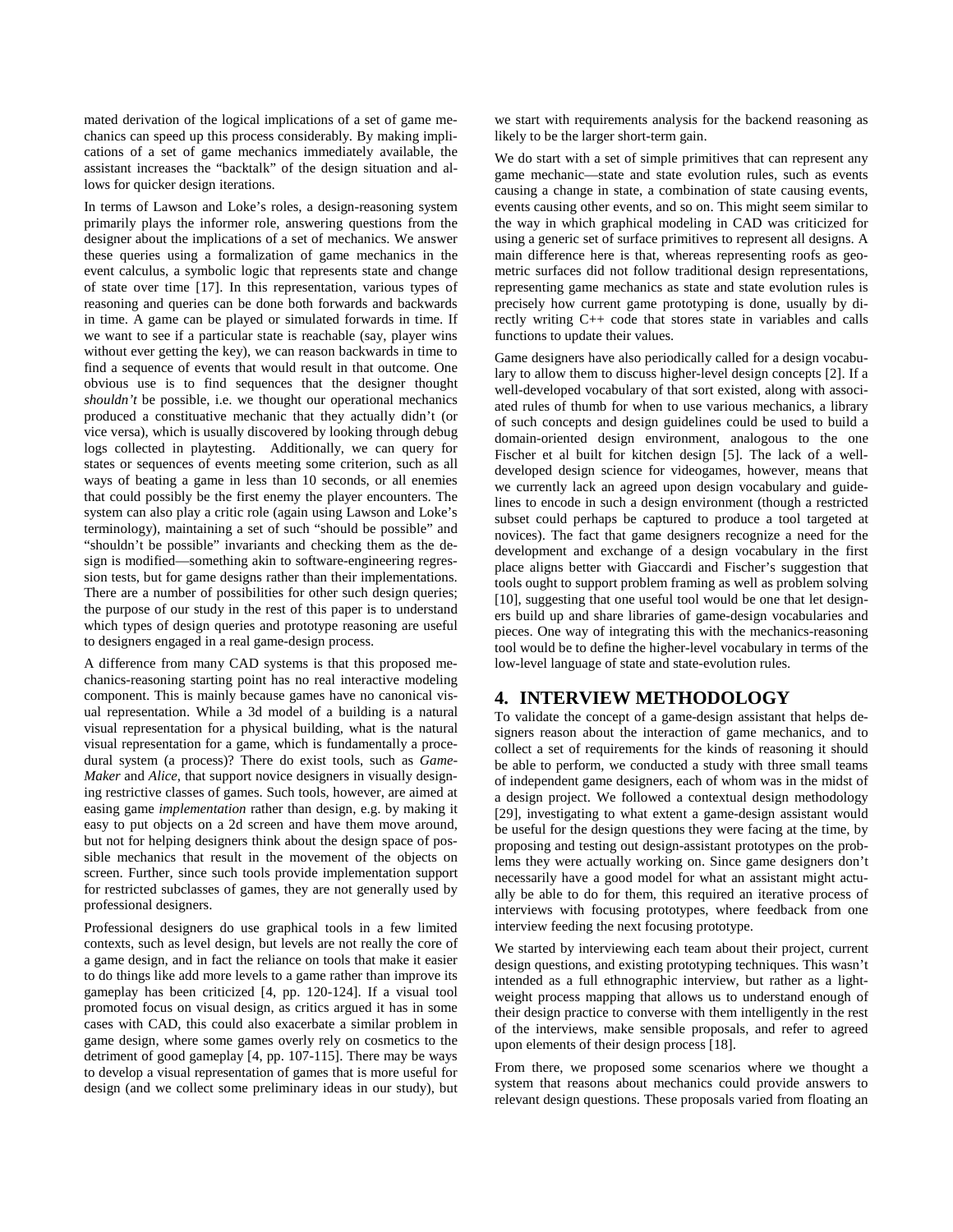idea to see if it sounded interesting to the designer, to paper mockups of a hypothetical interface, to prototypes of a backend reasoning system that could provide answers in specific situations.

It's worth emphasizing that these prototypes were intended primarily to collect requirements for the automated-reasoning system, not at this stage for the interface. This AI-centered contextual-design approach differs from a more common methodology in HCI of doing interface-centered contextual design: prototyping non-functional interfaces in order to understand how a user would interact with a system, and, from that understanding, identifying required functionality. That approach, however, tends to work well only if the functional hooks are not overly complex. During the study, the researcher needs to tell the potential user what the system would have done if it were functional; and, after the study, the identified functionality needs to be implemented to the specifications. With complex AI systems, it is difficult to accurately tell the user what a system would have done if it had existed, and to gauge their response to this non-existent functionality; it is also fairly easy to identify wishlist features that turn out to be impossible to implement as envisioned. Therefore, we followed a functionality-first style of prototyping, identifying *what* it is designers would like such a system to be able to do. We served as the interface, translating designers' queries into the system, and translating the answers back for them; this allows us to get at what queries, if any, are useful, before we move on (in future research) to considering how to make it easy for designers to specify and interpret the queries. This approach does still contrast from a purely AIdriven development style, by applying HCI-derived methodology to the design of the AI system's features. We did also collect, in a more exploratory fashion, ideas for interfaces and graphical modeling, largely gleaned from paper mockups, sometimes proposed by us, and sometimes drawn by designers who had an idea of what they'd like to see in an interface.

A particularly strong participatory aspect of this design process was necessary for a number of reasons. There is little existing work on game design, so beginning with a purely observational study to understand how designers work, and using that as the basis for designing a system, would be unlikely to inform the design of a game-design assistant in the short to medium term. In addition, game design is, as with many creative design practices, quite idiosyncratic, with design styles often strongly influenced by a designer's personal design practices. As a result, a significant degree of deference is necessary to designers' control of their own artistic practices, and therefore we need specific opinions and reactions about how our proposed tool might fit into those practices. On a more practical level, independent game designers, the most likely early adopters of such a tool due to the focus on mechanics innovation in independent game design, have nearly complete control over the tools they use, so perceived usefulness is at the very least necessary for such a tool to be actually useful.

## **5. CASE STUDIES**

We studied three teams of independent game designers, one consisting of a single individual, and two of two-person teams. Due to the sensitivity of publishing design information for games that have not yet been released, we partially anonymize two of the three case studies, by substituting similar examples from existing commercial games when specific references to game-design features are necessary, and discussing other design issues in general terms. The first case below, however, is discussed without anonymization by agreement with the designers, Chronic Logic.

#### **5.1 Case study 1: NARPG**

NARPG, for "Not an RPG", is partly a parody of the gameplay of role-playing games (RPGs), especially the kinds in which the player spends the majority of her time fighting battles in order to collect items that defeated enemies drop, known as "loot". In NARPG, the battles are automated, and the gameplay consists entirely of picking up loot, fitting it into the inventory, equipping or de-equipping armor and weapons, using health potions, and so on. The design goal is to create a casual game, playable by nonhardcore gamers in small slices of time, in which the primary gameplay task is a puzzle-like optimization of inventory. Players have to decide when they should pick up valuable items (such as sacks of gold) and useful items (such as armor), given a fixed-size inventory (though some items may change the size of the inventory) and physical shape constraints in the inventory (represented on a 2D grid).

In this case study, the designer was in the later stages of design; the core mechanics (fundamental rule systems) had already been established when we began interviewing. The design effort was therefore focused on level design. During level design, given fixed core mechanics, the designer creates objects and spatial layouts that appropriately balance challenge and reward. Design questions that arose during level design for NARPG include: Are some items unnecessary, in that a player can effectively ignore them and still win? Are some items too powerful? Given a specific level (spatial layout, enemy encounters and objects), how well do various player strategies (as suggested by the designer) fare? When we began working with the designers, they were answering these sorts of questions via cycles of modifying and playing a prototype version of the game, which was more or less a working version of the game with placeholder art and interfaces.

We implemented a formalized version of their game mechanics in our reasoner, and worked with them to answer a series of design questions. One large category of design questions they had was what gameplay would be like for different types of players; for example, how would the player fare who always picks up the strongest armor and weapons they can find, uses health potions, and does nothing else? While forward simulations using the standard prototyping process could begin to provide insight on this question, the formal representation of the mechanics allowed us to generate simulated play traces with specific characteristics. Forward simulation within a traditional procedural prototype could require potentially millions of runs until one with the desired properties is generated. In addition, the designers were particularly interested in "backwards" reasoning from outcomes to mechanics changes, e.g. what the smallest or largest value for a particular quantity (health, sword strength, etc.) should be to still achieve a desired outcome. In general they had no shortage of design questions they felt comfortable posing within or formalized game mechanics framework, and found the mechanics-reasoning approach fairly easy to work into their design process. In fact, they wished we were further along than the requirements analysis phase as they really wanted a finished prototype with implemented front end that they could use within their design process.

An interesting query type that the designers brought up, and that we do not currently implement in our prototypes, involves finding player models that can achieve a particular outcome. This type of reasoning would be able to generate different hypothetical play styles given particular outcomes. In the context of our eventcalculus back end, answering such queries would involve logical induction, which is an avenue we shall certainly investigate.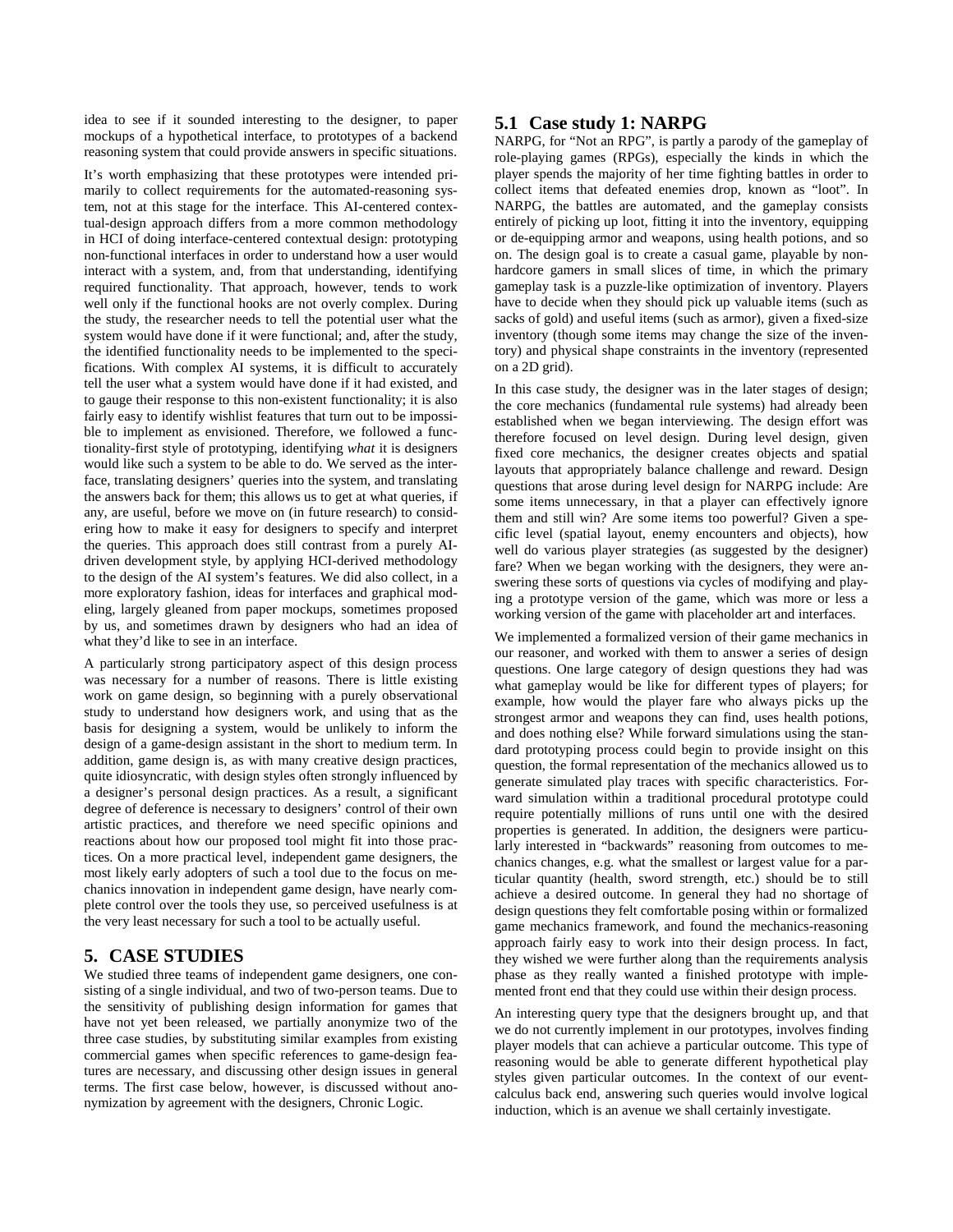#### **5.2 Case study 2: A real-time strategy game**

The second case study was a real-time strategy (RTS) game in the middle stages of design. The designer had already built a series of small playable prototypes, each aimed at one sub-part of the game: the economic system, the combat system, and base building and base defense scenarios. However, the core mechanics had not yet been established. The questions being explored at this stage in his design are a mixture of mechanics and interface/player experience questions. Mechanics questions include: Do all objects (units, buildings, etc.) play a useful role? Given the interactions between the game subsystems (economy, base defense, etc.), do the gameplay dynamics avoid overly convergent, dominant strategies? Interface/player experience questions include: Do players try to do things that the game doesn't support, or not even try out things that the designer expected would be interesting? Do people figure out what to do, or get confused by the options available? Is the game fast-paced or slow-paced?

Our mechanics-reasoning proposals didn't immediately interest him, partly because at this stage of the design he was more interested in gaining high-level insight into potential design directions, as well as the user-experience aspect of what sorts of gameplay would be interesting or produce the kind of experience he was after. Automated reasoning about mechanics came across as more useful for design-debugging questions for later in the design process, like whether certain units made the game unbalanced, so didn't seem to be a good fit.

To try to get at higher-level design questions, we proposed modeling the games at a very abstract level, based in part on some of his existing boxes-and-arrow paper design sketches representing high-level mechanics and player choices. Working with him we developed a prototype of a visual design language, in particular for the economy aspect of the game, with an abstract view of everything in the game as a source or a sink of resources, and different types of nodes or arrows connecting them.

Since the goal of our requirements analysis at this stage was to collect requirements for the reasoning backend, we mainly used prototypes of a visual design language as focusing prototypes to elicit ideas on what kinds of reasoning questions he might want to ask once he'd modeled a design in. However, to a great extent, he was most interested in a visual design language itself as a way of storyboarding games. Similarly, what he found most helpful about the abstract model of economies as interconnected sources and sinks was simply that it was a useful representation for thinking about the problem, regardless of whether any automated reasoning was provided. Likewise, he was interested in our proposal for an abstract rock-paper-scissors model of unit combat because it provided him with mental tools for thinking about the unit combat design problem. Thus, interestingly, this designer was very interested in our formal representations, but primarily not for the backend reasoning they support, but for the front-end representational ability they provide, that helps in thinking about the design. He perceived the backend reasoning as being useful for tuning a design later in the design process.

One backend reasoning application did arise from one of his prototypes. This prototype had tested out ideas for base-defense mechanics by having the player build bases with static defenses that a computer player then assaulted. He abandoned this prototype because most of the outcomes gave no design feedback besides "the computer player failed because it played stupidly". Improving the AI to fix each discovered problem was tedious and not

getting at the point of the prototype, so he ended up building a two-player networked prototype, replacing the computer player with friends who volunteered to try it out. Explicit reasoning about mechanics may have provided a mechanism for getting design feedback from the first prototype: given a base configuration and a set of units, the reasoner can generate a plan to defeat the base's defenses. The designer can then compare that plan with his ideas of how he had expected the base to be (or not be) defeatable. Since in this particular case he had already moved onto testing this scenario with human opponents, it was difficult to determine what design feedback this would have given if it had been available at the time of the abandoned prototype.

The design wasn't yet at the stage of integrating the different subdomains of gameplay into a unified game, but he had some ideas about what prototypes he would build to do so. Most of those ideas weren't amenable to much automated support, because the main design question he had for integrating the different subsystems, at least initially, was how the player would perceive the result—e.g., how they split their attention between combat and resource management, whether they find the combination confusing or too difficult to manage at the same time, and so on.

## **5.3 Case study 3: An evolution-based game**

The third case study was very early in the design phase, essentially at the point of having brainstormed some design ideas and identified avenues for exploration. It had a number of possible components, but one of the main novelties was a geneticalgorithm style dynamical system where some elements of the game evolve via mutation and crossover operations.

The main design questions at this early stage were: What's interesting about having an evolutionary dynamic in the game? What kinds of outcomes would be interesting? How can those tie in with other parts of the game, such as combat?

This presents a somewhat different set of design questions than for games further along in the design process. At this very early stage, the driving question is: What in this general design space might be interesting? Their existing design process consisted mostly of design discussions and inventions of hypothetic scenarios where the mechanic might produce interesting results, as well as scenarios where it might cause problems.

The main uses of our prototypes at this stage of the design were to enable designers to more quickly answer "what if?" or "could that happen?" sorts of questions that came up during brainstorming. For example, a simple evolution model can be used to check what outcomes are common, whether specific queried outcomes are possible, whether any of the outcomes from a class of outcomes are possible, and so on.

A stumbling block preventing our prototype tools from being more useful to this team at their early stage of the design process was the fact that we served as the tools' interface, since a userfriendly interface hadn't been built yet. With the brainstormheavy design process, they would have preferred to have a tool they could take home and interact with on their own to really get an idea of how it could help them explore a design space, or what else they might want it to do. The opportunistic aspect of this early stage of design necessitates a tighter interaction loop than is possible with us as intermediaries, though the designers were enthusiastic about the potential for the reasoning system to quickly answer questions that came up during brainstorming.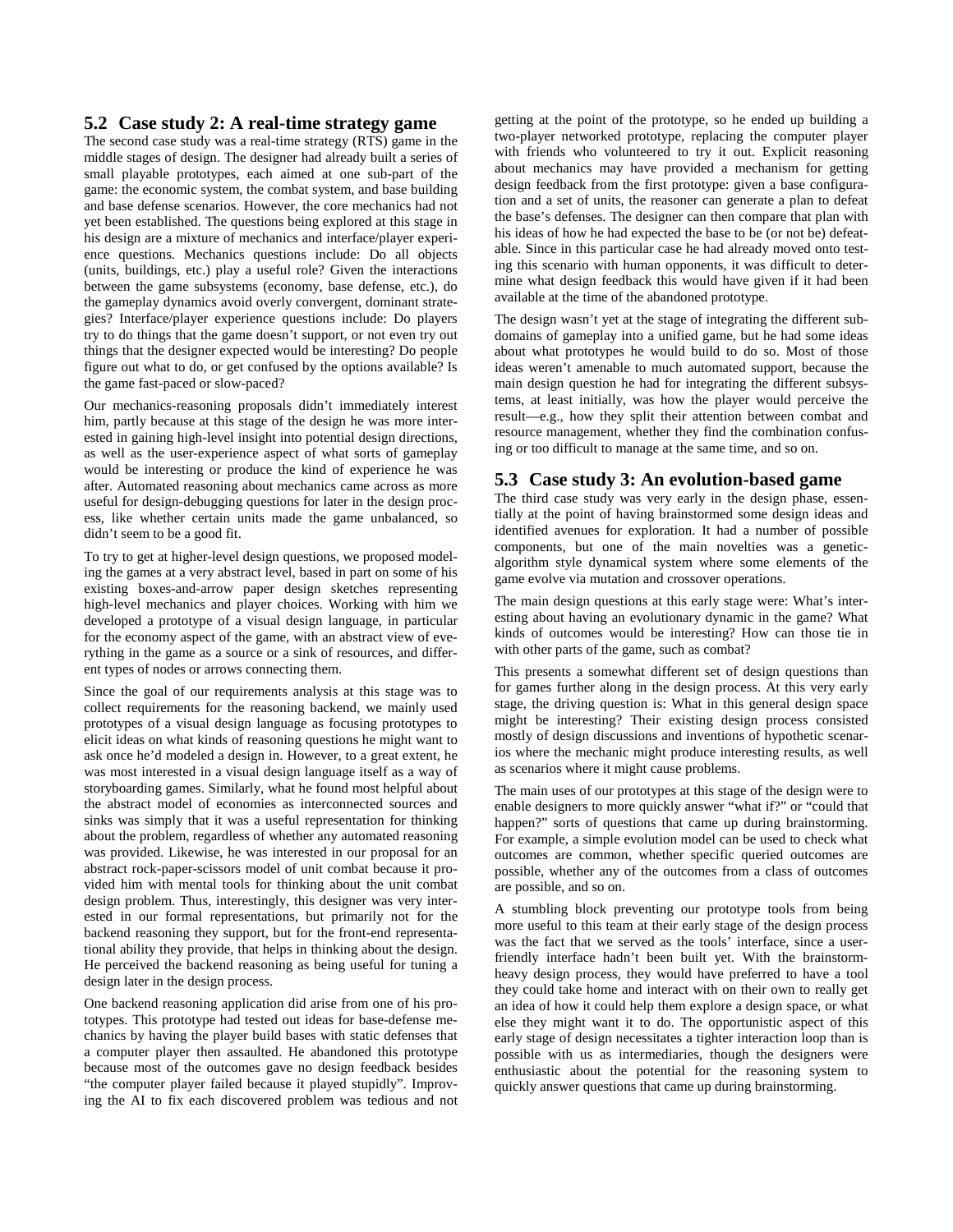#### **6. CONCLUSIONS**

From the case studies and responses to our series of focusing prototypes in each case, we can abstract some requirements for a game-design assistant.

There is a split between designers who primarily want a backend reasoning versus front-end modeling tool, with one of our interviewees primarily wanting the modeling tool, and two the reasoning tool. One of the designers (case study 2) worked and prototyped in considerably different ways than the other two. Whereas the design process of the other two was fairly mechanics heavy, mapping nicely to our model of a game-design assistant as a backend system that helps reason about game mechanics, his was much more interface heavy. This "interface-in" rather than "mechanics-out" design style led to a number of design questions, such as questions about player perception and attention, that are difficult for an automated reasoning system to answer.

In addition, that designer, perhaps not coincidentally, had a much more interface-in view of what our tool should do. He was most interested in the possibility of a storyboarding tool for game designers to be able to use to quickly sketch and visualize designs, with a visual design language and sets of built-in vocabulary for common design domains. This leads to an interesting proposal for what the game-design equivalent of a CAD tool's 3d modeling is: not sketching of the game's *appearance* in a superficial sense, but sketching of the game's interconnected processes and elements. Methodologically, this designer also disagreed with our backendfirst approach: He had some interest in automated reasoning, but mostly thought of it as a possible next step to consider after we first built a visual modeling tool, which might present opportunities to hang automated reasoning off of some of its widgets.

For backend reasoning, we found it useful to frame most suggested queries in terms of simulation. Our initial attempts to follow the logical-reasoning literature's conceptual splits into simulation, planning, abduction, and so on, mostly led to confusion about what the tool could do. For example, planning, i.e. finding a sequence of player actions that would cause a particular outcome, is conceptually a form of directed simulation: find a simulation run that has a particular outcome, and then see what happened in it. These sorts of metaphors led to a good deal of interest in how the system could do reasoning more complicated than standard simulation, such as "backwards" reasoning to find what the largest or smallest value of some parameter would have to be to result in a particular outcome. An interesting technique that developed in several of the prototypes was using different questions to isolate different causes of outcomes. For example, sticking with a fixed player model and asking if a particular situation is possible gets at to the role world conditions play in possible outcomes; fixing world conditions and asking if a player can achieve an outcome gets at whether a particular kind of gameplay (for example, a player exploiting a design flaw) could cause an outcome.

One complication is that many questions that initially sound objective turn out to have subjective components. A designer who wants to know if there are multiple ways to achieve something usually means multiple *meaningfully different* ways. A significant line of future work will be on finding ways to map these fuzzier kinds of design questions to more black and white questions that can be answered by logical reasoning. More concretely, many design questions envision games with some randomness, and are interested in frequency of outcomes, which is traditionally not

something well supported by logical reasoning; therefore, a way to reason about nondeterminism will be needed.

This question-answering approach was most useful in the designs somewhat further along, which could be seen as *testing* design ideas, rather than at the stage of trying to invent them. In the brainstorming stage, one of the case studies (#2) found it more useful to go to a very abstract model of the game that removed most of the literal mechanics, and preferred to use more of a visual modeling way of thinking about the design. The other (#3), seemed to still be interested in more of a mechanics-simulation approach, but wanted a tool with a reasonably user-friendly interface that could be used without us present to really integrate it into a brainstorming process.

An interesting possibility raised by this split between exploratory prototyping, which looks for possible design goals, and testingtype prototyping, which checks whether particular proposed designs have those goals, is a regression test for design. If design goals identified in the exploratory phase are noted, then during the testing phase, a series of regression tests can be run to make sure the design goals haven't been broken by recent changes, much as in software engineering regression tests check to see if previous bugs were reopened by new modifications.

One feature that designers rarely found interesting that we had thought might be useful was querying for elements of a design that meet some criterion; for example, show all enemies that could be the first enemy encountered, or all squares the player can reach without jumping. One hypothesis (besides the possibility that it just isn't a useful mode of inquiry) is that such queries would be most naturally posed in a graphical information-visualization manner, rather than literally as queries returning a list of results; for example, setting filters in a visual representation of a game to color-code objects that meet a particular property. A query mechanism would also be useful in a system that investigates design suggestions, since bits of proposed design would need to find parts of the existing design to which they're applicable.

Games with separate components that can be prototyped separately lead to considerably different design processes from those that have a more unified core mechanic. In NARPG, which was built around a central mechanic, much of the prototyping was of the testing sort, and there was little desire for a built-in design vocabulary: the design innovations were in the core mechanic, and the vocabulary from existing games that it does use (such as battles and an inventory system) is easy enough for the designers to think about without. In the RTS, by contrast, the designer wasn't particularly focused on economy design by inclination, so would have found some prompting on how to think about economies useful. In addition, separate prototypes lead to questions of how to integrate the different components into the complete game. A regression-testing approach may prove useful there (e.g. to make sure changing something in the economy doesn't break something in the combat), but none of the designs had advanced to the integration stage during our study.

Finally, the direction proposed by domain-oriented design environments and especially metadesign [10] mapped well to some of the design issues we encountered. Game-design vocabulary is a mixture of existing terms inherited from previous games (e.g. RTS-design vocabulary) and novel ideas. Thus designers may want the ability to design higher-level abstractions than the state and state-evolution rules at which our tool (and actual game implementations) currently works, and to import existing representa